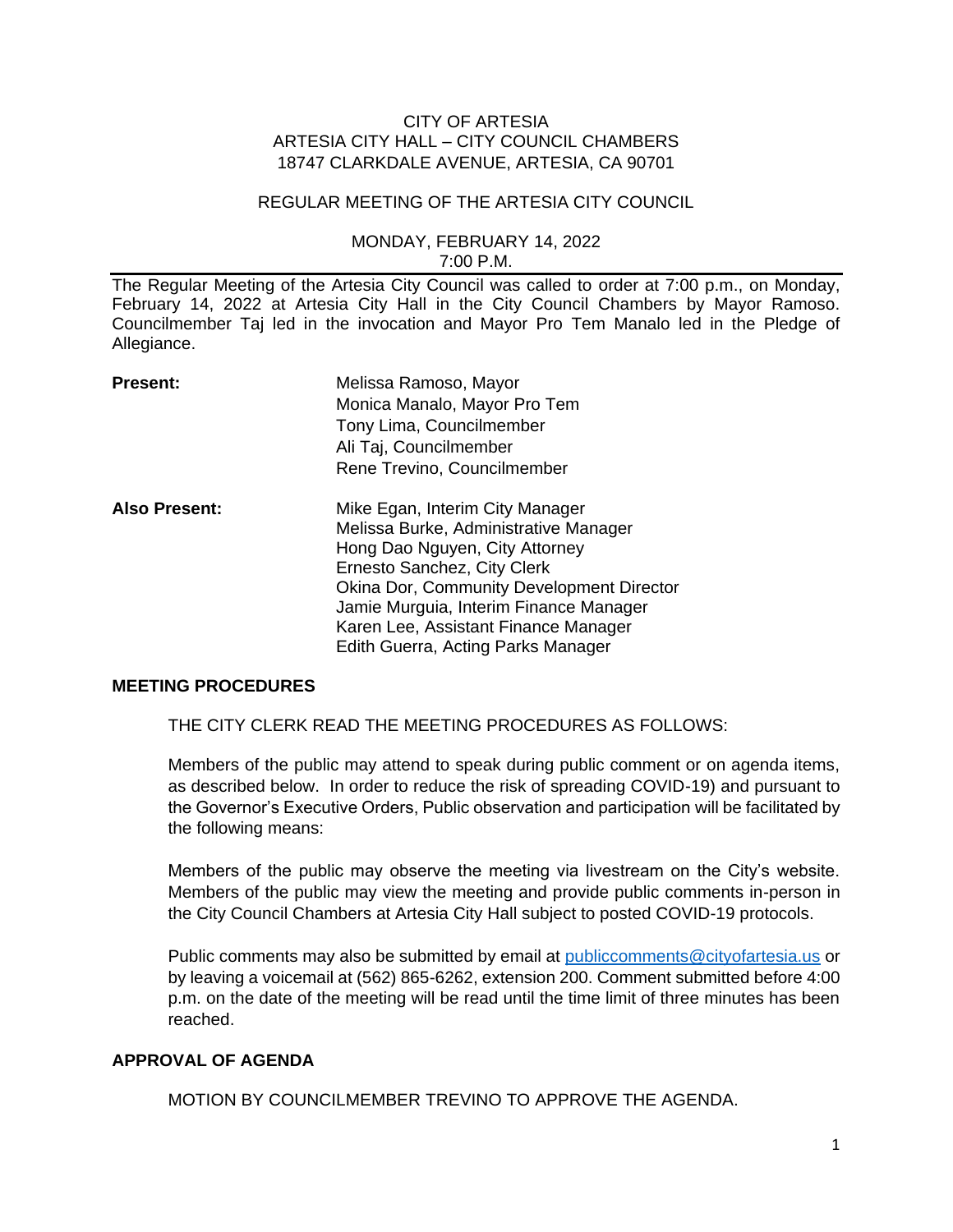# MOTION SECONDED BY COUNCILMEMBER MANALO.

Said motion carried (5-0-0-0) in the following roll call vote:

AYES: COUNCILMEMBERS: Trevino, Taj, Lima, Manalo, Ramoso NOES: COUNCILMEMBERS: None ABSTAIN: COUNCILMEMBERS: None ABSENT: COUNCILMEMBERS: None

CITY COUNCIL ACTION: The Agenda was approved without objection 5-0-0-0.

# **ANNOUNCEMENT REGARDING SPEAKER CARDS PUBLIC COMMENTS**

The City Clerk presented the Announcement Regarding Public Comments, and reported that there were no public comments.

### **COUNCILMEMBER COMMENTS**

Councilmember Trevino provided comments.

Councilmember Taj provided comments.

Councilmember Lima provided comments.

Mayor Pro Tem Manalo provided comments.

Mayor Ramoso provided comments.

Interim City Manager provided comments.

# **CEREMONIAL PRESENTATION**

1. 2022 BLACK HISTORY MONTH PROCLAMATION

Mayor Ramoso proclaimed February 2022 as Black History Month.

2. 2022 LUNAR NEW YEAR MONTH PROCLAMATION

Mayor Ramoso proclaimed February 2022 as Lunar New Year Month.

# **CONSENT CALENDAR (ITEM NOS 3 – 11)**

Item Nos. 5 and 9 were pulled from the Consent Calendar for discussion.

MOTION BY COUNCILMEMBER LIMA TO APPROVE THE CONSENT CALENDAR WITH EXCEPTION OF ITEM NOS. 5 AND 9.

MOTION SECONDED BY COUNCILMEMBER TREVINO.

Said motion carried (5-0-0-0) in the following roll call vote: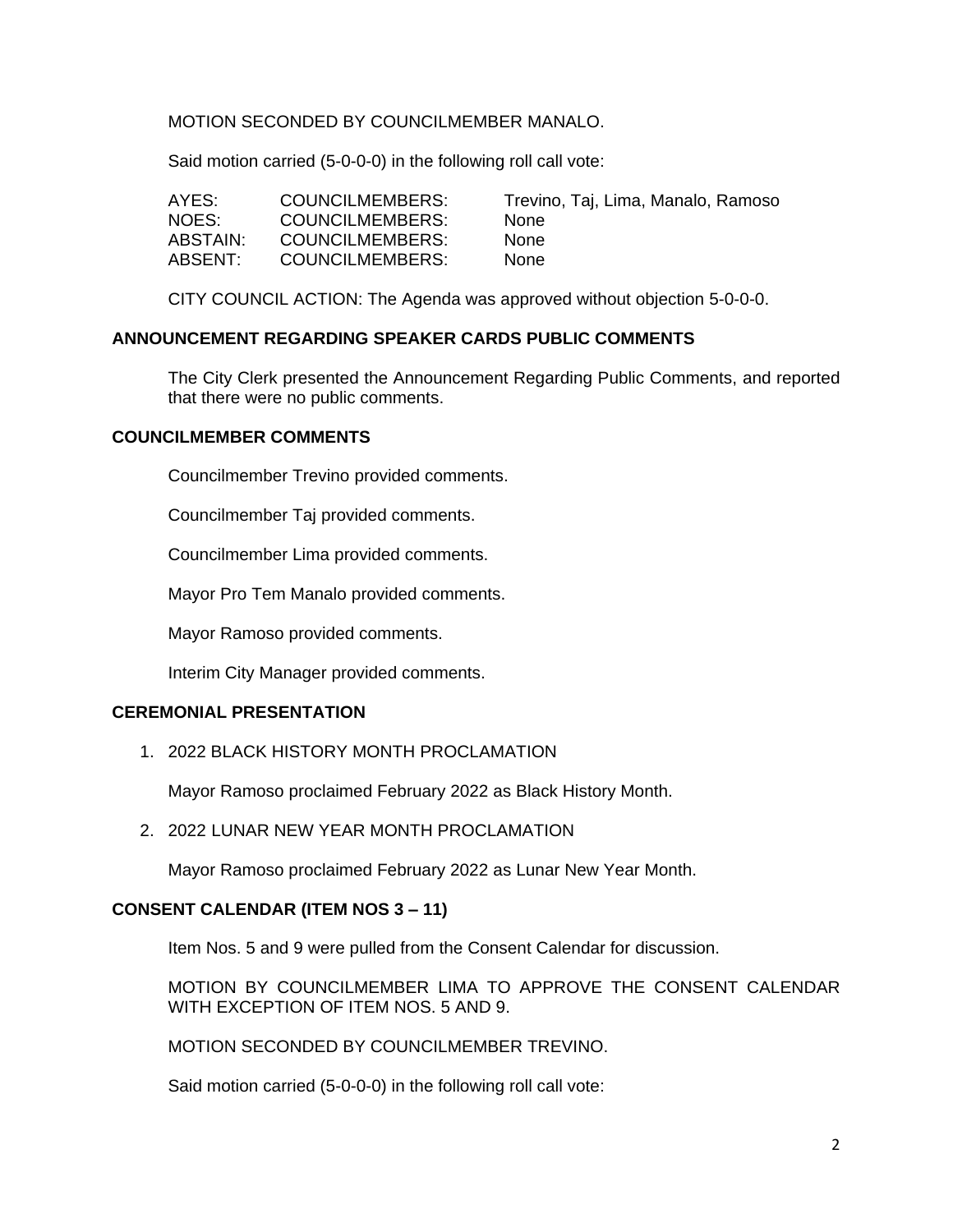| AYES:    | <b>COUNCILMEMBERS:</b> | Trevii |
|----------|------------------------|--------|
| NOES:    | COUNCILMEMBERS:        | None   |
| ABSTAIN: | COUNCILMEMBERS:        | None   |
| ABSENT:  | COUNCILMEMBERS:        | None   |

Trevino, Taj, Lima, Manalo, Ramoso

CITY COUNCIL ACTION: Consent Calendar was approved without objections 5-0-0-0, with the exception of Item Nos. 5 and 9.

### 5. APPROVAL OF CITY FINANCIAL REPORT FOR SEPTEMBER 2021

Councilmember Trevino asked questions regarding item.

Interim Finance Manager answered questions regarding item.

Assistant Finance Manager provided comments.

Councilmember Trevino asked additional questions regarding item.

Interim Finance Manager answered questions regarding item.

Councilmember Trevino provided comments.

Interim Finance Manager provided comments.

Councilmember Trevino provided additional comments.

Interim City Manager provided comments.

Councilmember Trevino provided additional comments.

MOTION BY COUNCILMEMBER TREVINO TO APPROVE ITEM NO. 5.

MOTION SECONDED BY COUNCILMEMBER TAJ.

Said motion carried (5-0-0-0) in the following roll call vote:

| AYES:    | COUNCILMEMBERS: | Trevino, Taj, Lima, Manalo, Ramoso |
|----------|-----------------|------------------------------------|
| NOES:    | COUNCILMEMBERS: | <b>None</b>                        |
| ABSTAIN: | COUNCILMEMBERS: | <b>None</b>                        |
| ABSENT:  | COUNCILMEMBERS: | <b>None</b>                        |

CITY COUNCIL ACTION: Item No. 5 was approved without objection (5-0-0-0).

9. ADOPTION OF RESOLUTION NO. 22-2867, A RESOLUTION OF THE CITY COUNCIL OF THE CITY OF ARTESIA, CALIFORNIA, ADOPTING THE ARTESIA ACTIVE TRANSPORTATION PLAN

Mayor Ramoso provided comments.

Assistant Finance Manager provided Staff Report.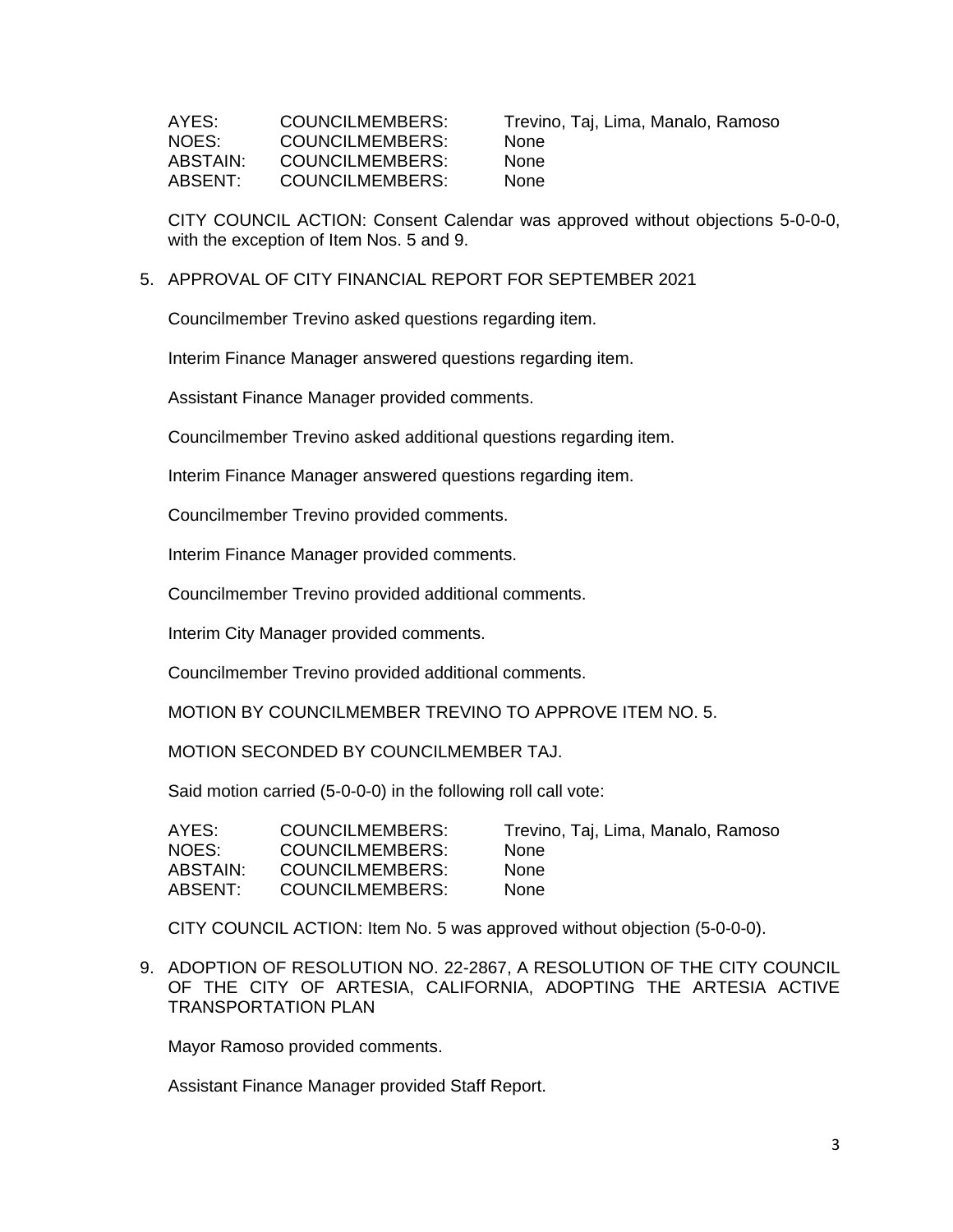Mayor Ramoso asked questions regarding item.

Assistant Finance Manager answered questions regarding item.

Councilmember Trevino provided comments and asked questions regarding item.

Assistant Finance Manager answered questions regarding item.

Councilmember Lima provided comments.

Mayor Pro Tem Manalo asked questions regarding item.

Assistant Finance Manager answered questions regarding item.

Mayor Pro Tem Manalo provided comments.

Assistant Finance Manager provided comments.

Mayor Pro Tem Manalo provided additional comments.

Assistant Finance Manager provided additional comments.

MOTION BY COUNCILMEMBER TAJ TO ADOPT RESOLUTION NO. 22-2867

MOTION SECONDED BY COUNCILMEMBER LIMA.

Said motion carried (5-0-0-0) in the following roll call vote:

| AYES:    | COUNCILMEMBERS:        | Trevino, Taj, Lima, Manalo, Ramoso |
|----------|------------------------|------------------------------------|
| NOES:    | COUNCILMEMBERS:        | <b>None</b>                        |
| ABSTAIN: | COUNCILMEMBERS:        | <b>None</b>                        |
| ABSENT:  | <b>COUNCILMEMBERS:</b> | <b>None</b>                        |

CITY COUNCIL ACTION: Resolution No. 22-2867 was adopted (5-0-0-0).

#### **COUNCILMEMBER/STAFF INFORMATIONAL REPORTING**

12. COUNCILMEMBER'S REPORTING ON EXTERNAL BOARDS AND COMMITTEE MEETINGS ATTENDED

Councilmember Taj reported on ECORAPID Transit meeting.

Councilmember Lima reported on Council of Government's (COG) meeting.

Mayor Ramoso reported on Greater Los Angeles County Vector Control District meeting and Ad-hoc committee meeting regarding cannabis.

13. COUNCILMEMBER REPORTS ON MEETINGS ATTENDED AT PUBLIC EXPENSE

Councilmember Trevino reported that he did not attend any meetings at public expense.

Councilmember Taj reported on US Conference of Mayor's meeting.